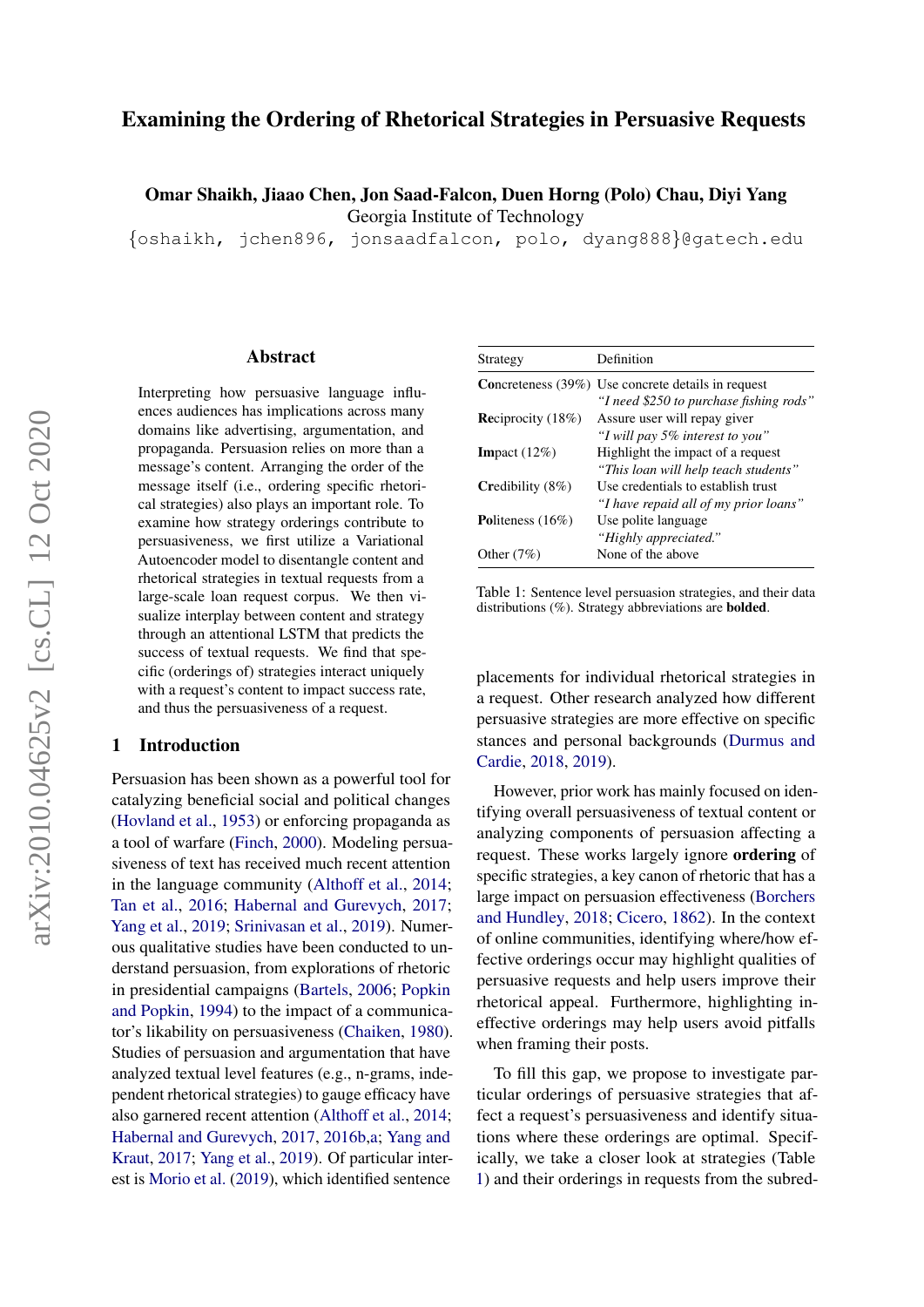

Figure 1: Our modeling setup, detailed in section [2,](#page-1-0) consists of 4 steps. Step 1 deconstructs sentences into latent content and strategy vectors, using a semi-supervised VAE; Step 2 combines content and strategy vectors at the sentence level, using sentence level attention; Step 3 uses an LSTM to model our sentences in a request, then combines sentences using request level attention. Finally, Step 4 predicts our binary persuasiveness label using a multilayer perceptron.

dit/online lending community **r/Borrow**<sup>[1](#page-1-1)</sup>; and utilize them to examine research questions like: When should requesters follow strategy orderings (e.g., ending loan requests with politeness) that rely on social norms? Should requesters worry less about orderings and more about content? Altogether, this work examines orderings, an overlooked rhetorical canon, and how they interact with a request's persuasiveness in an online lending domain. Our contributions include:

- 1. Identifying specific strategy orderings that correlate with requests' persuasiveness.
- 2. Highlighting the interplay between content and strategy with respect to the persuasiveness of a request.
- 3. Perturbing underperforming strategy orderings to help improve persuasiveness of requests via a set of introduced edit operations.

Code for our analyses can be found at [https://](https://github.com/GT-SALT/Persuasive-Orderings) [github.com/GT-SALT/Persuasive-Orderings](https://github.com/GT-SALT/Persuasive-Orderings).

## <span id="page-1-0"></span>2 Method

### 2.1 Dataset

Our Borrow dataset consists of 49,855 different loan requests in English, scraped from the r/Borrow subreddit. r/Borrow is a community which financially assists users with small short-term loans to larger long-term ones. Every request has a binary label indicating if a loan is successful or not. Request success rate, on average, is 48.5%. We randomly sampled a subset (5%) from the whole corpus to annotate their sentence-level labels indicating persuasive strategies; labels were adapted from

[Yang et al.](#page-6-1) [\(2019\)](#page-6-1) (and defined in Table [1\)](#page-0-0). We recruited four research assistants to label persuasion strategies for each sentence. Definitions and examples of different persuasion strategies were provided, together with a training session where we asked annotators to annotate a number of example sentences and walked them through any disagreed annotations. To assess the reliability of the annotated labels, we then asked them to annotate a small subset of 100 requests from our corpus, with a Cohen' Kappa of .623, indicating moderate annotation agreement [\(McHugh,](#page-5-12) [2012\)](#page-5-12). Annotators then annotated the rest of corpus by themselves independently. In total, we gathered 900 requests with sentence-level labels and 48,155 requests without sentence-level labels as our training set, 400 requests with sentence-level labels as the validation set and 400 requests with sentence-level labels as the test set.

### 2.2 Modeling

Persuasive sentences are combinations of content (what to include in persuasive text) and strategy (how to be persuasive). To explore interplay between content and strategy orderings inside requests, we followed [Kingma and Welling](#page-5-13) [\(2014\)](#page-5-13) and [Yang et al.](#page-6-5) [\(2017\)](#page-6-5), utilizing a semisupervised Variational Autoencoder (VAE) trained on both labeled and unlabeled sentences to disentangle sentences into strategy and content representations. Specifically, for every input sentence x, we assumed the graphical model  $p(x, z, l)$  =  $p(x|z, l)p(z)p(l)$ , where z is a latent "content" variable and  $l$  is the persuasive strategy label. The semi-supervised VAE fits an inference network  $q(z|x, l)$  to infer latent variable z, a generative network  $p(x|l, z)$  to reconstruct input sentence s, and

<span id="page-1-1"></span><sup>1</sup><https://www.reddit.com/r/borrow/>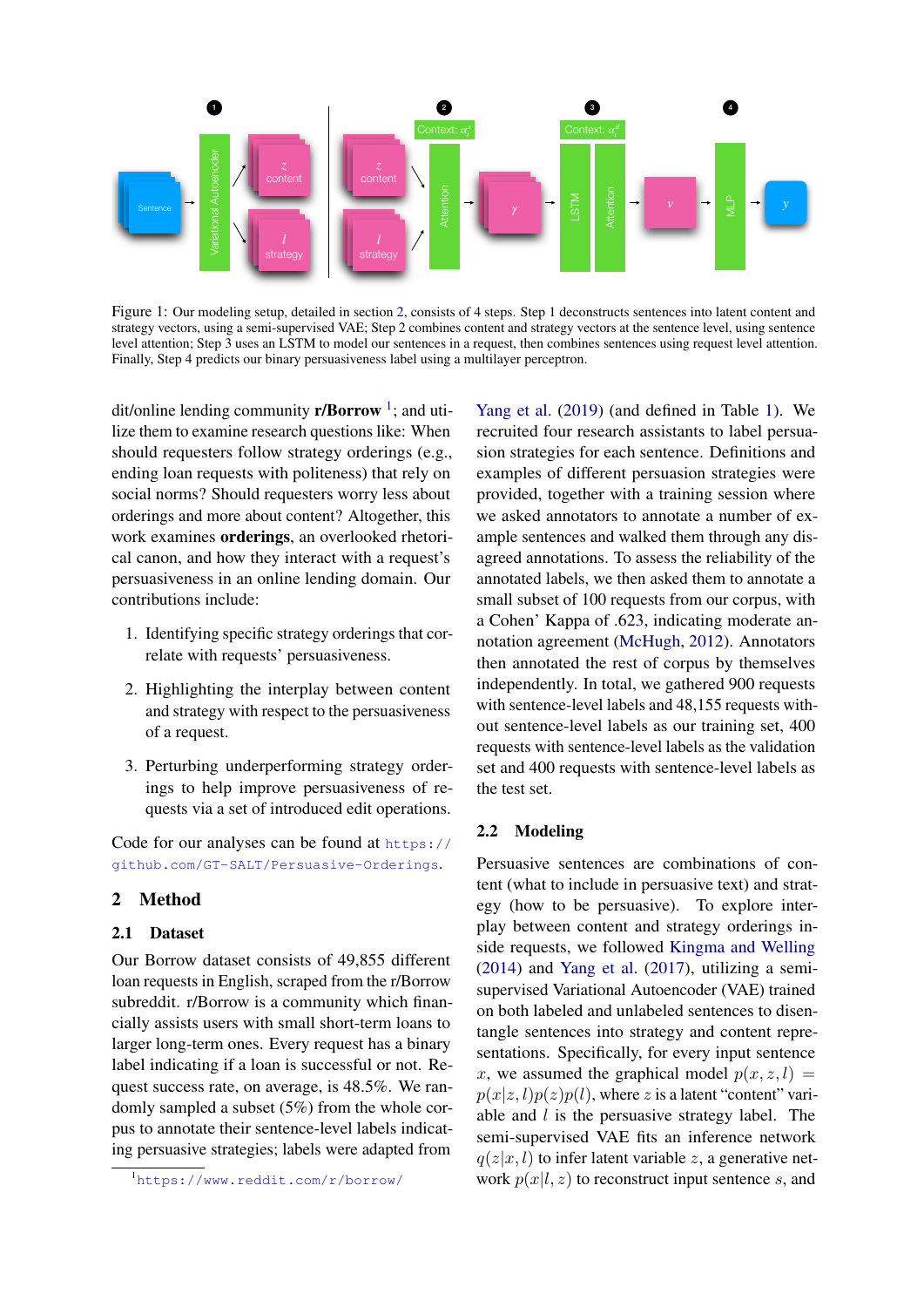a discriminative network  $q(l|x)$  to predict persuasive strategy l, while optimizing an evidence lower bound (ELBO) similar that of general VAE. We report a Macro F-1 score of 0.75 on the test set for *sentence-level classification*, suggesting reasonable performance compared to an LSTM baseline with a Macro F-1 of 0.74 [\(Yang et al.,](#page-6-1) [2019\)](#page-6-1). Then, for each request  $M = \{x_0, x_1, ..., x_L\}$  consisting of L sentences that a user posted to receive a loan, we utilized our trained semi-VAE to represent each sentence  $x_i$  in M with content and strategy variables to form  $M' = \{(z_0, l_0), (z_1, l_1) \dots (z_L, l_L)\}.$ 

With the intent of interpreting importance between strategy orderings and content, we built an attentional LSTM trained to predict success of a request. For each disentangled sentence  $(z_i, l_i)$  in our requests, we first applied attention on  $z_i$  and  $l_i$ at the sentence level, dynamically combining them into sentence representation  $\gamma_i$ :

$$
u_{z_i} = \tanh (W_z z_i + b)
$$
  
\n
$$
u_{y_i} = \tanh (W_l y_i + b)
$$
  
\n
$$
\alpha_i^s = \frac{\langle \exp(u_{z_i}^\top u_q), \exp(u_{l_i}^\top u_q) \rangle}{\langle \exp(u_{z_i}^\top u_q), \exp(u_{l_i}^\top u_q) \rangle}
$$
  
\n
$$
\gamma_i = (\alpha_{i,0}^s \cdot z_i) \oplus (\alpha_{i,1}^s \cdot l_i)
$$

where  $u$  are randomly initialized context vectors that were jointly learned with weights  $W$ . We computed the request representation  $v$  through an LSTM that encoded sentence representations  $\gamma_i$ for each request, and a request level attention that aggregated information from different sentences. Overall persuasiveness is predicted as:

$$
u_i = \tanh(W_s h_i + b_s)
$$

$$
\alpha_i^d = \frac{\exp(u_i^{\top} u_s)}{\sum_k \exp(u_k^{\top} u_s)}
$$

$$
v = \sum_i \alpha_i^d h_i \text{ and } y = \text{MLP}(v)
$$

The training objective is regular cross entropy loss. Macro-averaged performances for *requestlevel classification* on several baseline classifiers are shown in Table [2.](#page-2-0) Our attentional model (VAE + LSTM) achieves comparable performance to BERT, while providing additional benefit of disentangling content and strategy. This helps yield relative measures of importance for content and strategies.

### 3 Interplay of Ordering and Content

To examine how different strategy orderings contribute to overall persuasiveness of requests, we

<span id="page-2-0"></span>

| Model       | Precision<br>$F-1$ |     | Recall |  |
|-------------|--------------------|-----|--------|--|
| Naive Bayes | .60                | .60 | .60    |  |
| <b>BERT</b> | .65                | .64 | .65    |  |
| VAE + LSTM  | .61                | .61 | .61    |  |

Table 2: Request label performance on test set.

identified relationships between strategy orderings and success rate by analyzing learned attention weights between strategy orderings and content in our model. Motivated by the "Rule of Three" prevalent in persuasive writing [\(Clark,](#page-5-14) [2016\)](#page-5-14), we utilized triplets as our strategy unit of analysis. The most important strategy triplet in each request was considered to be its "persuasion strategy triplet."

Pinpointing strategy triplets involved finding the most important consecutive three sentences  $((z_{m-1}, l_{m-1}), (z_m, l_m), (z_{m+1}, l_{m+1}))$  in one request based on highest **request-level**  $(\alpha^d)$  attention weight associated with a sentence. The strategies  $(l_{m-1}, l_m, l_{m+1})$  associated with these sentences were defined as the aforementioned strategy triples. We noted that the cumulative request-level  $(\alpha^d)$ attention placed on strategy triplets had  $\mu = .98$ and  $\sigma = .07$ , indicating that a single triplet carried most responsibility for persuasiveness of requests. For our analysis, we also defined success rate of a strategy triplet as the average success rate of the requests it belongs to, irrespective of how important it is to a request (ignoring  $\alpha^d$ ). To control for infrequent triplets, we defined rare strategies as consisting of less than 0.5% of our dataset. We filtered these rare strategies, along with triplets containing the undefined "Other" strategy. Finally, we averaged sentence-level attention weights  $\alpha^s$  on each strategy representation in a triplet to represent the importance of an ordering pattern compared to content. Figure [2](#page-3-0) plots sentence-level attention weights for each strategy triplet and its corresponding success rate.

We made three discoveries. (1) Success rate and triplet attention were *strongly negatively correlated* ( $R = -.90, p < .0001$ ). Therefore, the model paying larger attention to strategy triplets may communicate a request's lack of persuasiveness. (2) Attention from around strategy (SOS, Im, Re) onward decreased substantially, suggesting that *content (complementary to strategy attention) played an increasingly larger role in determining the persuasiveness for strategies triplets above average success rate.* (3) Under-performing strategies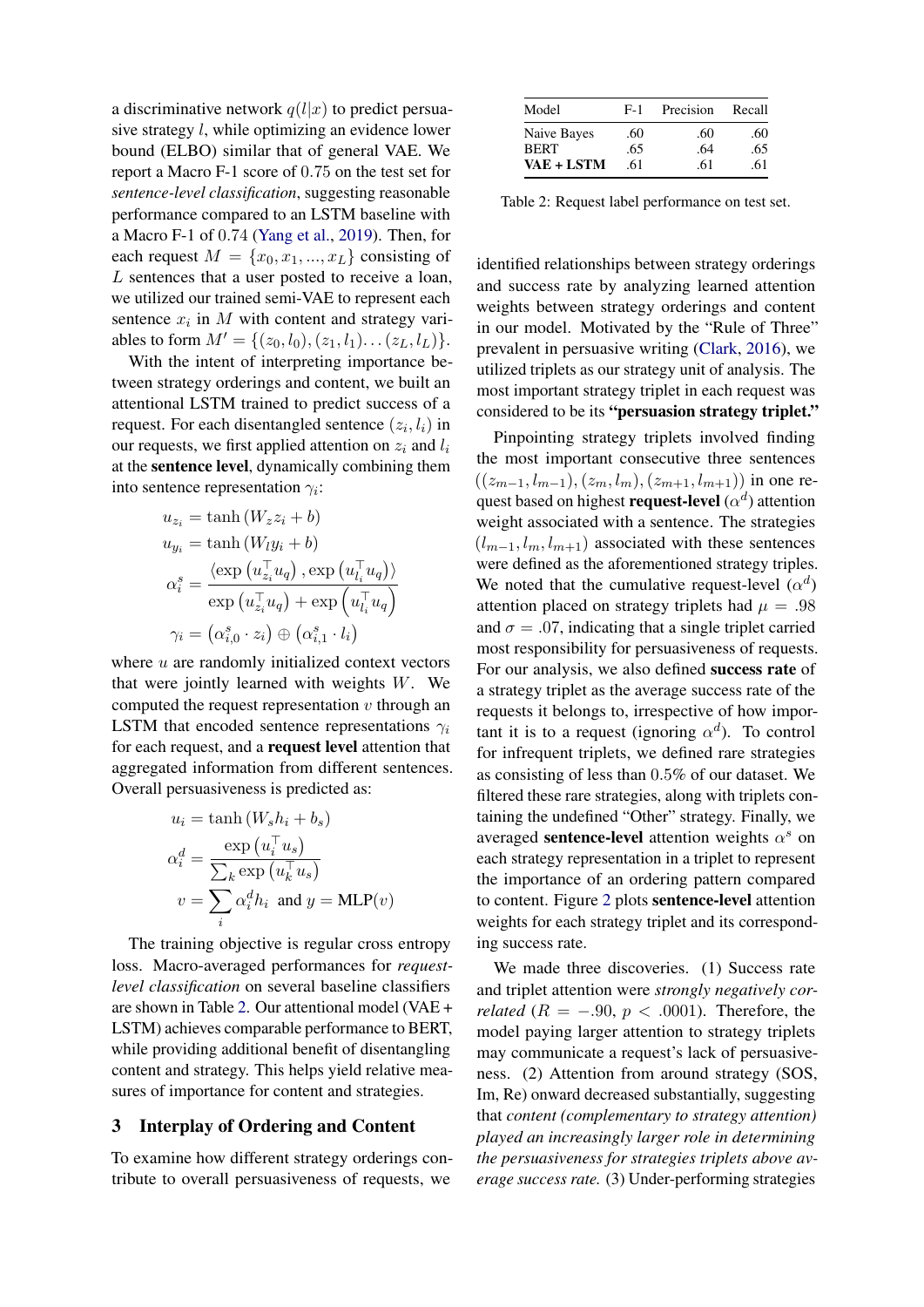<span id="page-3-1"></span>

| Strategy      | Example                                                                                                                                                                                                                                                                                                                   | Strategy<br>Attention | <b>Success</b><br>Rate |
|---------------|---------------------------------------------------------------------------------------------------------------------------------------------------------------------------------------------------------------------------------------------------------------------------------------------------------------------------|-----------------------|------------------------|
| (Po, Po, EOS) | Your help is <b>deeply appreciated! Thank you</b> for reading and considering my request!                                                                                                                                                                                                                                 | .00                   | .82                    |
| (Re, Po, EOS) | I would greatly appreciate the help, will <b>pay back latest on 10/31/18 with interest</b> determined<br>by the lender. Thank you in advance!                                                                                                                                                                             | .01                   | .76                    |
| (Co, Po, EOS) | I'm trying to budget myself to where I can borrow less this pay period and get myself to where<br>I won't need to borrow anymore. Until then I would really <b>appreciate the help!</b>                                                                                                                                   | .02                   | .71                    |
| (Co, Im, Co)  | I am switching jobs and need to do 2 weeks off site training. The store I am training at is several<br>hours away so I need gas money and money for food while I am out of town. Everything I spend<br>will be reimbursed at the end of training                                                                          | .09                   | .34                    |
| (Co, Co, Co)  | Was supposed to be on a flight back to TX earlier today. It got canceled due to weather and delays<br>(can provide proof). I'm now stuck in Colorado for <b>another day</b> before I can get back to work                                                                                                                 | .11                   | .31                    |
| (Co, Co, Im)  | Hello, first time borrow. Requesting 150\$ because I just spent my savings on fixing my<br>transmission on my car as well as paying for classes and recently I just paid to pay a citation fee I got.<br>At this moment I really need this just to <b>help with bills &amp; food</b> while classes are starting next week | .11                   | .27                    |

Table 3: Top 3 followed by Bottom 3 strategy triplets with average strategy attentions. Strategies are: Concreteness, Reciprocity, Impact, Credibility, and Politeness. SOS indicates start of request; EOS indicates the end of a request.

<span id="page-3-0"></span>

Figure 2: Strategy attention triplet vs success rate. The Xaxis represents selected strategy triplets, sorted by success rate. A complete list of triplets can be found in Appendix.

*actively decreased* request persuasiveness, *sabotaging its success*; an under-performing strategy ordering pattern with any content often resulted in reduced persuasiveness. On the contrary, simply having an over-performing strategy with respect to the average success rate does not appear to affect a request due to reduced attention.

We also manually examined around 300 examples, with representative ones shown in Table [3.](#page-3-1) Generally, over-performing triplets had little effect on the success rates due to reduced strategy attention. However, under-performing triplets were relatively highly attended to. Below, we explain two general situations that highlight an over-performing and under-performing strategy pattern from a social science perspective:

#### 4 Common Persuasive Patterns

#### 4.1 "Please sir, I want some more."

A common pattern among the top 5 strategy triplets is the use of politeness. Oftentimes, the politeness triplet appears at the end of the sentence and is usually paired with some form of reciprocity. From Figure [2,](#page-3-0) we observed that the best strategy—(Po, Po, EOS)—is a triplet with higher success rates than the average. From a social science perspective, ending a request politely engenders a sense of liking and creates connections between the audience and requester, consistent with prior work showing that politeness is a social norm associated with ending a conversation [\(Schegloff and](#page-6-6) [Sacks,](#page-6-6) [1973\)](#page-6-6). An example is shown in the first row in Table [3.](#page-3-1) However, this strategy alone does not result in a persuasive request as its associated strategy attention is relatively low. Users who end requests politely *may be likely to put effort into content,* aligning with our success rate observations. Adding to [Althoff et al.](#page-4-0) [\(2014\)](#page-4-0), we observed that users who exercise social "strategy" norms by closing conversations politely are shifting importance of a request from strategy to content. Thus, content must still be optimal for a request to be persuasive.

### 4.2 "It's My Money & I Need It Now."

On the contrary, if a triplet consists mostly of concreteness, it performs far below average. For instance, triplets like (Co, Co, Co) often came up in examples that were demanding as shown in Table [3.](#page-3-1) From a social science perspective, emotional appeal in arguments is key to framing aspects of a request and helps soften attention placed on facts [\(Walton,](#page-6-7) [1992;](#page-6-7) [Macagno and Walton,](#page-5-15) [2014;](#page-5-15) [Oraby](#page-5-16) [et al.,](#page-5-16) [2015\)](#page-5-16). In the context of our dataset—a lending platform where concreteness consists mostly of demands—a lack of emotive argumentation may cause an audience to focus on demands themselves, resulting in concrete and emotionless requests.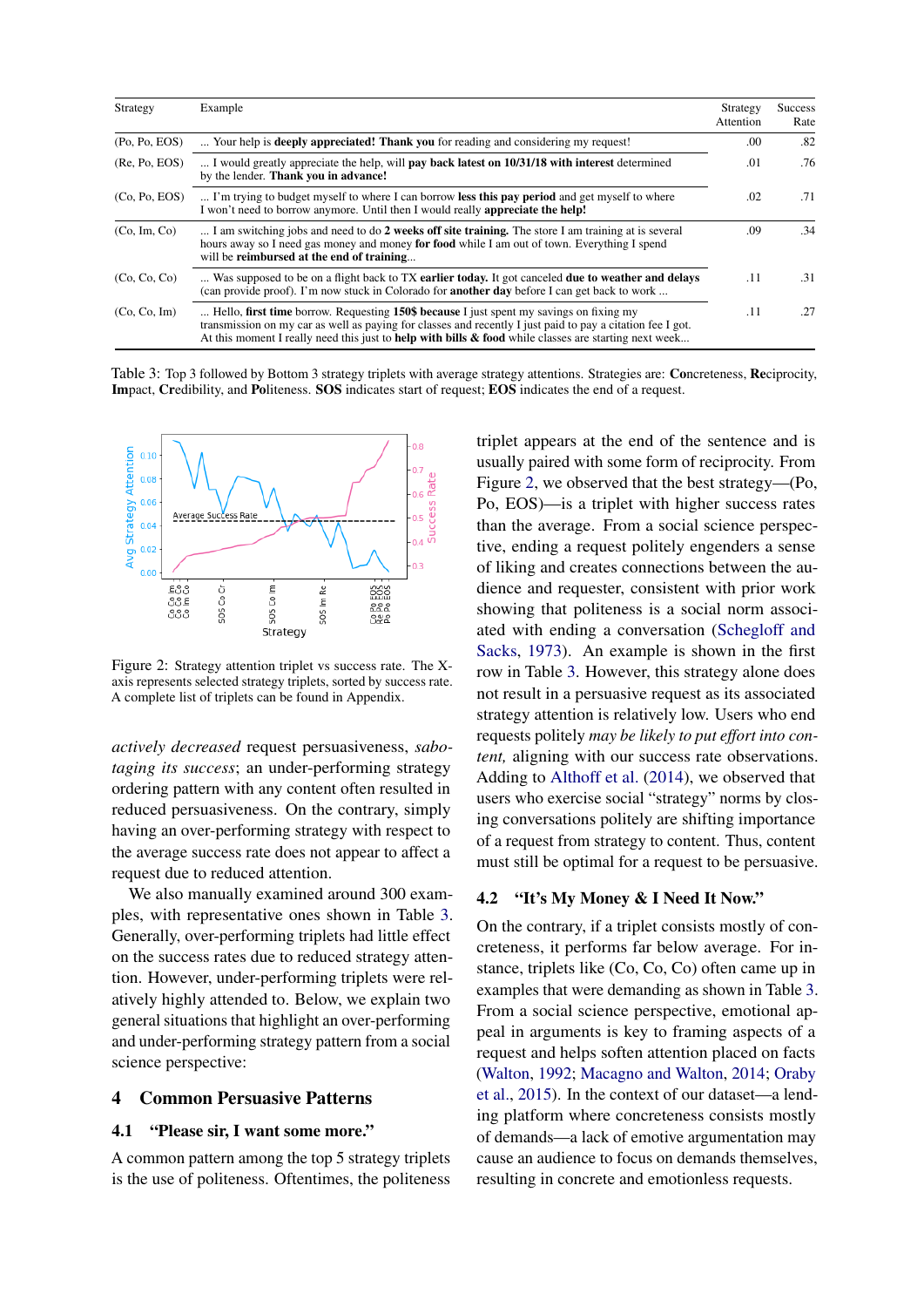### 5 Improving Request Persuasiveness

#### 5.1 Editing Operations

Based on the effectiveness of different persuasion patterns we discovered, this section examines improving underperforming persuasion requests by editing the persuasion strategy patterns. Here we define three editing operations: (1) Insert [\(Ebrahimi et al.,](#page-5-17) [2018;](#page-5-17) [Wallace et al.,](#page-6-8) [2019\)](#page-6-8) overperforming triplets into the end of less persuasive requests containing underperforming triplets. (2) Delete [\(Ebrahimi et al.,](#page-5-17) [2018\)](#page-5-17) the underperforming triplets in less persuasive requests. (3) Swap [\(Ebrahimi et al.,](#page-5-17) [2018\)](#page-5-17) underperforming triplets by first deleting the underperforming triplets and then appending overperforming triplets to the request. We also noticed that overperforming triplets were general conversation closers; their insertion at the end of requests would not alter the intent of a message. We performed editing operations to the least persuasive requests (974 examples) containing the bottom 3 underperforming triplets—(Co, Im, Co), (Co, Co, Co), (Co, Co, Im)—using a randomly sampled triplet from the top 3 overperforming triplets (775 examples)—(Po, Po, EOS), (Re, Po, EOS), (Co, Po, EOS). Table [4](#page-4-1) summarizes the results.

### 5.2 Editing Results

For Insertion, the underperforming requests did not improve by simply inserting a good ending triplet, partially because the underperforming request already consisted of a sabotaging strategy; furthermore, audiences are likely to generalize impressions from an underperforming strategy to the entire request [\(Ambady and Rosenthal,](#page-4-2) [1992\)](#page-4-2).

Deletion of the poor strategy triplets boosted the persuasiveness of a request by mitigating the sabotaging effects of a non-persuasive strategy; however, since the content of the remaining request is mainly unedited, these request still have lower success rates than naturally occurring triplets.

Swapping the underperforming triplets with effective strategy triplets generated similar persuasiveness to deletion, suggesting again that the presence of an overperforming strategy triplet *does not* improve the persuasiveness of a request (unlike the sabotaging nature of an underperforming triplet); instead, it signals that a given request naturally contains good content since users who put effort into following social norms will likely work hard on the content. This may explain why requests that naturally contain overperforming triplets have higher

<span id="page-4-1"></span>

|                                       | Insert | Delete Swap |        |
|---------------------------------------|--------|-------------|--------|
| <b>Predicted Average Success Rate</b> | .11    | .43         | .42    |
| $\Delta$ from Original Request        | $+.00$ | $+.32$      | $+.31$ |

Table 4: Predicted success rate and the average attention after our editing operations ( $\mu$  over 30 runs).

success rates than our edited examples. Simply swapping strategies does not improve the content, and thus the persuasiveness, to a similar extent.

#### 6 Conclusion & Future Work

In this work, we highlight important strategy orderings for request persuasiveness, and surface complex relationships between content and strategy at different request success rates. Finally, we notice improvements in persuasiveness by editing underperforming strategies. For future work, we plan to explore different techniques for explainability other than attention and compare effective strategies beyond the triplet level across different datasets. We also aim to look at the presence of different strategies across multi-modal settings; does introducing a new modal affect how effective/ineffective strategies are expressed? Furthermore, we plan to identify and compare different strategies across domains, as our work is limited to lending platforms we expect that different domains would highlight different strategies.

### Acknowledgements

We would like to thank the anonymous reviewers for their helpful comments. We thank the members of Georgia Tech's SALT Lab and Dr. Lelia Glass for their feedback on this work. DY is supported in part by a grant from Google. This work is supported in part by NSF grants IIS-1563816, CNS-1704701.

#### References

- <span id="page-4-0"></span>Tim Althoff, Cristian Danescu-Niculescu-Mizil, and Dan Jurafsky. 2014. How to ask for a favor: A case study on the success of altruistic requests. In *Eighth International AAAI Conference on Weblogs and Social Media*.
- <span id="page-4-2"></span>Nalini Ambady and Robert Rosenthal. 1992. Thin slices of expressive behavior as predictors of interpersonal consequences: A meta-analysis. *Psychological bulletin*, 111(2):256.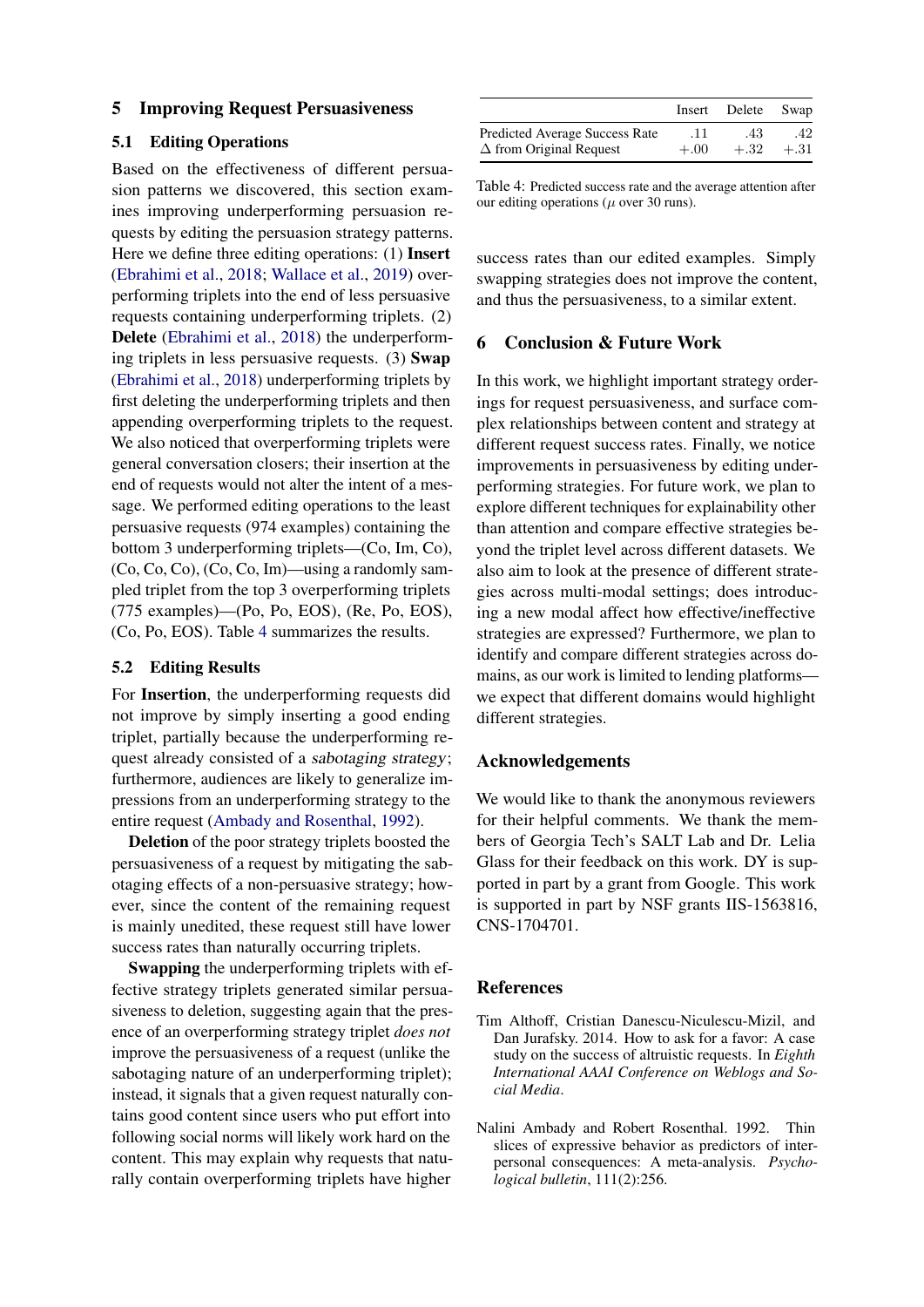- <span id="page-5-3"></span>Larry M Bartels. 2006. Priming and persuasion in presidential campaigns. *Capturing campaign effects*, 1:78–114.
- <span id="page-5-10"></span>Timothy Borchers and Heather Hundley. 2018. *Rhetorical theory: An introduction*. Waveland Press.
- <span id="page-5-4"></span>Shelly Chaiken. 1980. Heuristic versus systematic information processing and the use of source versus message cues in persuasion. *Journal of personality and social psychology*, 39(5):752.
- <span id="page-5-11"></span>Marcus Tullius Cicero. 1862. *Cicero on Oratory and Orators*. HG Bohn.
- <span id="page-5-14"></span>Roy Peter Clark. 2016. *Writing Tools: 55 Essential Strategies for Every Writer*. Little, Brown, and Co.
- <span id="page-5-8"></span>Esin Durmus and Claire Cardie. 2018. [Exploring the](https://doi.org/10.18653/v1/N18-1094) [role of prior beliefs for argument persuasion.](https://doi.org/10.18653/v1/N18-1094) In *Proceedings of the 2018 Conference of the North American Chapter of the Association for Computational Linguistics: Human Language Technologies, Volume 1 (Long Papers)*, pages 1035–1045, New Orleans, Louisiana. Association for Computational Linguistics.
- <span id="page-5-9"></span>Esin Durmus and Claire Cardie. 2019. [A corpus for](https://doi.org/10.18653/v1/P19-1057) [modeling user and language effects in argumenta](https://doi.org/10.18653/v1/P19-1057)[tion on online debating.](https://doi.org/10.18653/v1/P19-1057) In *Proceedings of the 57th Annual Meeting of the Association for Computational Linguistics*, pages 602–607, Florence, Italy. Association for Computational Linguistics.
- <span id="page-5-17"></span>Javid Ebrahimi, Anyi Rao, Daniel Lowd, and Dejing Dou. 2018. [HotFlip: White-box adversarial exam](https://doi.org/10.18653/v1/P18-2006)[ples for text classification.](https://doi.org/10.18653/v1/P18-2006) In *Proceedings of the 56th Annual Meeting of the Association for Computational Linguistics (Volume 2: Short Papers)*, pages 31–36, Melbourne, Australia. Association for Computational Linguistics.
- <span id="page-5-1"></span>Lyneyve Finch. 2000. [Psychological propaganda: The](https://doi.org/10.1177/0095327X0002600302) [war of ideas on ideas during the first half of the twen](https://doi.org/10.1177/0095327X0002600302)[tieth century.](https://doi.org/10.1177/0095327X0002600302) *Armed Forces & Society*, 26(3):367– 386.
- <span id="page-5-6"></span>Ivan Habernal and Iryna Gurevych. 2016a. [What](https://doi.org/10.18653/v1/D16-1129) [makes a convincing argument? empirical analysis](https://doi.org/10.18653/v1/D16-1129) [and detecting attributes of convincingness in web](https://doi.org/10.18653/v1/D16-1129) [argumentation.](https://doi.org/10.18653/v1/D16-1129) In *Proceedings of the 2016 Conference on Empirical Methods in Natural Language Processing*, pages 1214–1223, Austin, Texas. Association for Computational Linguistics.
- <span id="page-5-5"></span>Ivan Habernal and Iryna Gurevych. 2016b. [Which](https://doi.org/10.18653/v1/P16-1150) [argument is more convincing? analyzing and pre](https://doi.org/10.18653/v1/P16-1150)[dicting convincingness of web arguments using bidi](https://doi.org/10.18653/v1/P16-1150)[rectional LSTM.](https://doi.org/10.18653/v1/P16-1150) In *Proceedings of the 54th Annual Meeting of the Association for Computational Linguistics (Volume 1: Long Papers)*, pages 1589– 1599, Berlin, Germany. Association for Computational Linguistics.
- <span id="page-5-2"></span>Ivan Habernal and Iryna Gurevych. 2017. [Argumenta](https://doi.org/10.1162/COLI_a_00276)[tion mining in user-generated web discourse.](https://doi.org/10.1162/COLI_a_00276) *Computational Linguistics*, 43(1):125–179.
- <span id="page-5-0"></span>Carl Iver Hovland, Irving Lester Janis, and Harold H Kelley. 1953. Communication and persuasion.
- <span id="page-5-19"></span>Eric Jang, Shixiang Gu, and Ben Poole. 2016. Categorical reparameterization with gumbel-softmax. *arXiv preprint arXiv:1611.01144*.
- <span id="page-5-13"></span>Diederik P Kingma and Max Welling. 2014. [Auto](https://arxiv.org/abs/1312.6114)[encoding variational bayes.](https://arxiv.org/abs/1312.6114) In *Proceedings of the 2nd International Conference on Learning Representations*, Banff, Canada. International Conference on Learning Representations.
- <span id="page-5-15"></span>Fabrizio Macagno and Douglas Walton. 2014. *Emotive language in argumentation*. Cambridge University Press.
- <span id="page-5-12"></span>Mary L McHugh. 2012. Interrater reliability: the kappa statistic. *Biochemia medica: Biochemia medica*, 22(3):276–282.
- <span id="page-5-20"></span>Tomas Mikolov, Kai Chen, Greg Corrado, and Jeffrey Dean. 2013. Efficient estimation of word representations in vector space. *arXiv preprint arXiv:1301.3781*.
- <span id="page-5-7"></span>Gaku Morio, Ryo Egawa, and Katsuhide Fujita. 2019. [Revealing and predicting online persuasion strat](https://doi.org/10.18653/v1/D19-1653)[egy with elementary units.](https://doi.org/10.18653/v1/D19-1653) In *Proceedings of the 2019 Conference on Empirical Methods in Natural Language Processing and the 9th International Joint Conference on Natural Language Processing (EMNLP-IJCNLP)*, pages 6274–6279, Hong Kong, China. Association for Computational Linguistics.
- <span id="page-5-16"></span>Shereen Oraby, Lena Reed, Ryan Compton, Ellen Riloff, Marilyn Walker, and Steve Whittaker. 2015. [And that's a fact: Distinguishing factual and emo](https://doi.org/10.3115/v1/W15-0515)[tional argumentation in online dialogue.](https://doi.org/10.3115/v1/W15-0515) In *Proceedings of the 2nd Workshop on Argumentation Mining*, pages 116–126, Denver, CO. Association for Computational Linguistics.
- <span id="page-5-18"></span>Adam Paszke, Sam Gross, Francisco Massa, Adam Lerer, James Bradbury, Gregory Chanan, Trevor Killeen, Zeming Lin, Natalia Gimelshein, Luca Antiga, Alban Desmaison, Andreas Kopf, Edward Yang, Zachary DeVito, Martin Raison, Alykhan Tejani, Sasank Chilamkurthy, Benoit Steiner, Lu Fang, Junjie Bai, and Soumith Chintala. 2019. [Py](http://papers.neurips.cc/paper/9015-pytorch-an-imperative-style-high-performance-deep-learning-library.pdf)[torch: An imperative style, high-performance deep](http://papers.neurips.cc/paper/9015-pytorch-an-imperative-style-high-performance-deep-learning-library.pdf) [learning library.](http://papers.neurips.cc/paper/9015-pytorch-an-imperative-style-high-performance-deep-learning-library.pdf) In H. Wallach, H. Larochelle, A. Beygelzimer, F. d'Alché-Buc, E. Fox, and R. Garnett, editors, *Advances in Neural Information Processing Systems 32*, pages 8024–8035. Curran Associates, Inc.
- <span id="page-5-21"></span>F. Pedregosa, G. Varoquaux, A. Gramfort, V. Michel, B. Thirion, O. Grisel, M. Blondel, P. Prettenhofer, R. Weiss, V. Dubourg, J. Vanderplas, A. Passos, D. Cournapeau, M. Brucher, M. Perrot, and E. Duchesnay. 2011. Scikit-learn: Machine learning in Python. *Journal of Machine Learning Research*, 12:2825–2830.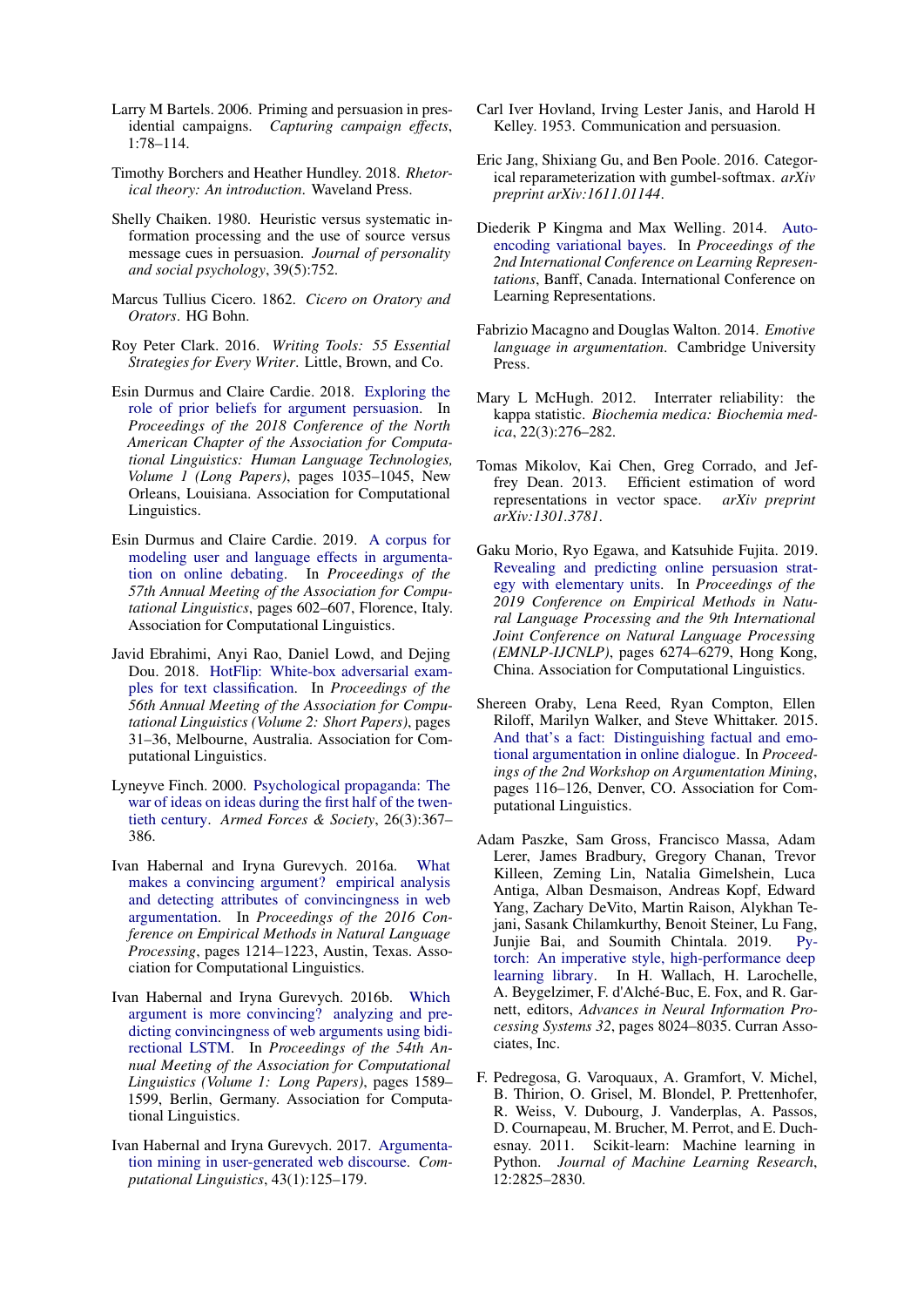- <span id="page-6-3"></span>Samuel L Popkin and Samuel L Popkin. 1994. *The reasoning voter: Communication and persuasion in presidential campaigns*. University of Chicago Press.
- <span id="page-6-6"></span>Emanuel A Schegloff and Harvey Sacks. 1973. Opening up closings. *Semiotica*, 8(4):289–327.
- <span id="page-6-2"></span>Kumar Bhargav Srinivasan, Cristian Danescu-Niculescu-Mizil, Lillian Lee, and Chenhao Tan. 2019. [Content removal as a moderation strategy:](https://doi.org/10.1145/3359265) [Compliance and other outcomes in the change](https://doi.org/10.1145/3359265)[myview community.](https://doi.org/10.1145/3359265) *Proc. ACM Hum.-Comput. Interact.*, 3(CSCW).
- <span id="page-6-0"></span>Chenhao Tan, Vlad Niculae, Cristian Danescu-Niculescu-Mizil, and Lillian Lee. 2016. [Winning](https://doi.org/10.1145/2872427.2883081) [arguments.](https://doi.org/10.1145/2872427.2883081) *Proceedings of the 25th International Conference on World Wide Web - WWW '16*.
- <span id="page-6-8"></span>Eric Wallace, Shi Feng, Nikhil Kandpal, Matt Gardner, and Sameer Singh. 2019. [Universal adversarial trig](https://doi.org/10.18653/v1/D19-1221)[gers for attacking and analyzing NLP.](https://doi.org/10.18653/v1/D19-1221) In *Proceedings of the 2019 Conference on Empirical Methods in Natural Language Processing and the 9th International Joint Conference on Natural Language Processing (EMNLP-IJCNLP)*, pages 2153–2162, Hong Kong, China. Association for Computational Linguistics.
- <span id="page-6-7"></span>Douglas N. Walton. 1992. *The place of emotion in argument*. Pennsylvania State University Press.
- <span id="page-6-9"></span>Thomas Wolf, Lysandre Debut, Victor Sanh, Julien Chaumond, Clement Delangue, Anthony Moi, Pierric Cistac, Tim Rault, R'emi Louf, Morgan Funtowicz, and Jamie Brew. 2019. Huggingface's transformers: State-of-the-art natural language processing. *ArXiv*, abs/1910.03771.
- <span id="page-6-1"></span>Diyi Yang, Jiaao Chen, Zichao Yang, Dan Jurafsky, and Eduard Hovy. 2019. [Let's make your request](https://doi.org/10.18653/v1/N19-1364) [more persuasive: Modeling persuasive strategies via](https://doi.org/10.18653/v1/N19-1364) [semi-supervised neural nets on crowdfunding plat](https://doi.org/10.18653/v1/N19-1364)[forms.](https://doi.org/10.18653/v1/N19-1364) In *Proceedings of the 2019 Conference of the North American Chapter of the Association for Computational Linguistics: Human Language Technologies, Volume 1 (Long and Short Papers)*, pages 3620–3630, Minneapolis, Minnesota. Association for Computational Linguistics.
- <span id="page-6-4"></span>Diyi Yang and Robert E Kraut. 2017. Persuading teammates to give: Systematic versus heuristic cues for soliciting loans. *Proceedings of the ACM on Human-Computer Interaction*, 1(CSCW):1–21.
- <span id="page-6-5"></span>Zichao Yang, Zhiting Hu, Ruslan Salakhutdinov, and Taylor Berg-Kirkpatrick. 2017. [Improved varia](http://proceedings.mlr.press/v70/yang17d.html)[tional autoencoders for text modeling using dilated](http://proceedings.mlr.press/v70/yang17d.html) [convolutions.](http://proceedings.mlr.press/v70/yang17d.html) In *Proceedings of the 34th International Conference on Machine Learning*, volume 70 of *Proceedings of Machine Learning Research*, pages 3881–3890, International Convention Centre, Sydney, Australia. PMLR.

<span id="page-6-10"></span>

| Model       | Macro F-1 |
|-------------|-----------|
| Random      | .50       |
| Naive Bayes | .62       |
| <b>BERT</b> | .64       |
| VAE LSTM    | .61       |

Table 5: Request label performance on Validation Set.

## A Additional Model and Training Details

For all models, hyperparameters were manually tuned using macro-averaged F-1 scores and early stopping as our selection criterion. Models were trained using an NVIDIA RTX 2080 Ti. For our optimizers, unless otherwise specified, we use AdamW with learning rate 1e-3, betas (0.9, 0.999), eps 1e-08, and weight decay 0.01. We used Py-Torch [\(Paszke et al.,](#page-5-18) [2019\)](#page-5-18) and HuggingFace [\(Wolf](#page-6-9) [et al.,](#page-6-9) [2019\)](#page-6-9) for any deep learning work.

VAE + LSTM: We minimize the following objective function for our graphical model:

$$
\mathbb{E}_{\mathbf{l} \sim q(\mathbf{l}|\mathbf{x})} [\mathbb{E}_{\mathbf{z} \sim q(\mathbf{z}|\mathbf{x},\mathbf{l})} [\log p(\mathbf{x}|\mathbf{z}, \mathbf{l})] - \text{KL}[q(\mathbf{z}|\mathbf{x}, \mathbf{l}) || p(\mathbf{z})]] - \text{KL}[q(\mathbf{l}|\mathbf{x}) || p(\mathbf{l})]
$$

We also use LSTMs for the inference  $q(z|x, l)$ , generative  $p(x|l, z)$ , and discriminative  $q(l|x)$  networks for our VAE. We set the size of  $z$  to be 64. l's size is defined by the number of unique strategies in our dataset: 6. We use the reparameterization trick in [Kingma and Welling](#page-5-13) [\(2014\)](#page-5-13) to use backprop on z; and use Gumbel's softmax [\(Jang et al.,](#page-5-19) [2016\)](#page-5-19) to model l continuously. Finally, we use CBOW Word2Vec embeddings [\(Mikolov et al.,](#page-5-20) [2013\)](#page-5-20) of size 128 to learn initial word embeddings. Our VAE was trained for 100 epochs; and our LSTM was trained for 50 epochs.

BERT Baseline: For our BERT Baseline, we finetune the small BERT Base Cased model, using the AdamW optimizer with learning rate of 2e-5 and Adams epsilon of 1e-8. Our BERT model is imported from HuggingFace's transformers repository, and was finetuned for 10 epochs.

Naive Bayes Baseline: We use the Multinomial Naive Bayes model, implemented with scikit-learn [\(Pedregosa et al.,](#page-5-21) [2011\)](#page-5-21), using default parameters.

Random Baseline: We use the dummy classifier with the random setting provided in Scikit-Learn